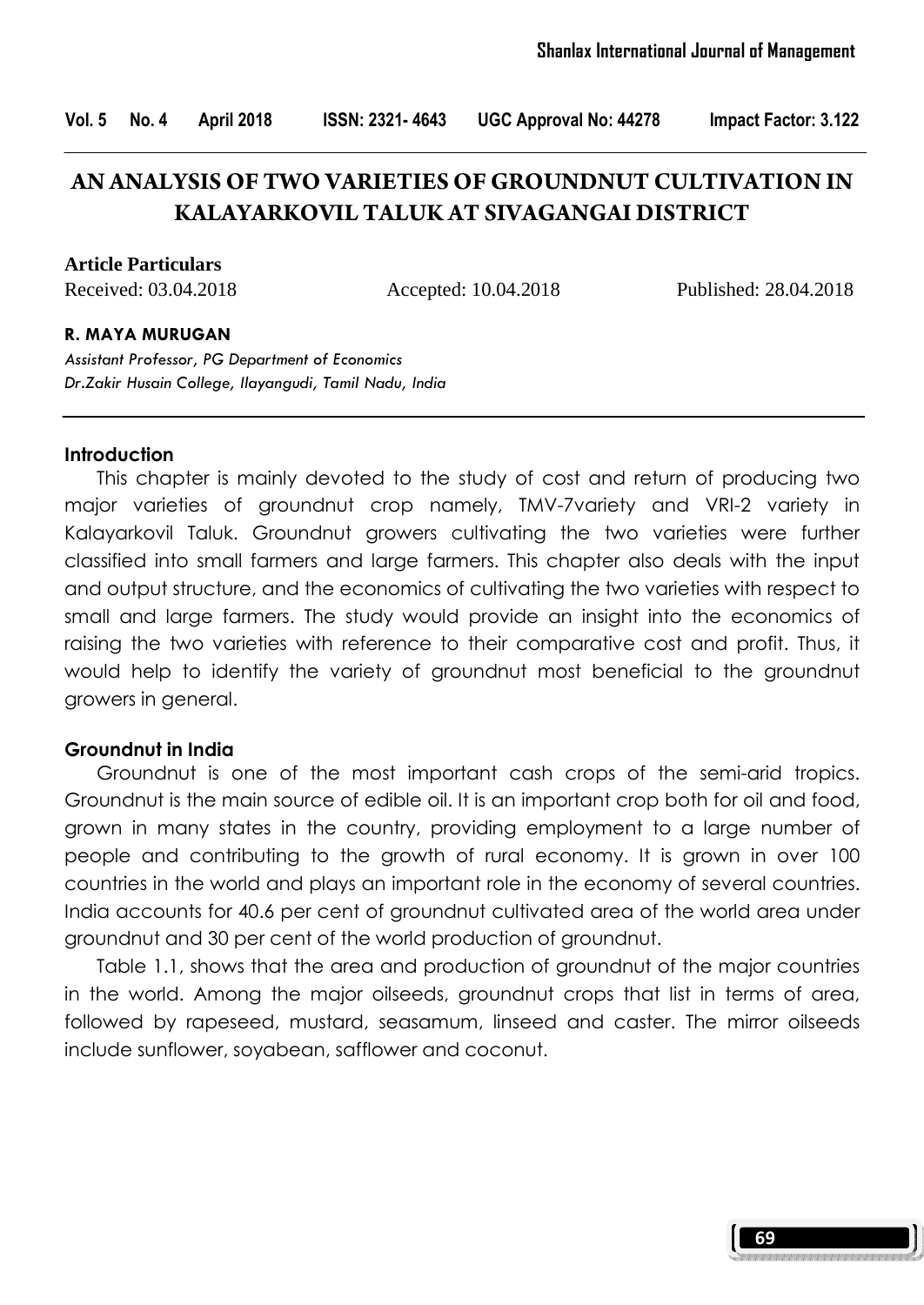| <u>TUDIE T.T ATEU UNU TTUUUCHUN OF OTUUNIUN (IN JIIEII) IN ME MUJUL CUUNNIES ULINE MUNU ZUTU</u> |                  |              |                     |  |  |  |  |
|--------------------------------------------------------------------------------------------------|------------------|--------------|---------------------|--|--|--|--|
| SI. No                                                                                           | <b>Countries</b> | Area (000ha) | Production (000 MT) |  |  |  |  |
|                                                                                                  | World            | 20516        | 25005               |  |  |  |  |
|                                                                                                  | Africa           | 6074         | 4956                |  |  |  |  |
| 3.                                                                                               | Senegal          | 739          | 628                 |  |  |  |  |
| 4.                                                                                               | Niaeria          | 1000         | 1250                |  |  |  |  |
| 5.                                                                                               | China            | 2988         | 8086                |  |  |  |  |
| 6.                                                                                               | <b>USA</b>       | 663          | 1509                |  |  |  |  |
|                                                                                                  | India            | 8550         | 7400                |  |  |  |  |

Table 1.1 Area and Production of Groundnut (in Shell) in the Major Countries of the World 2016

Source: FAO Production Year Book, 2016.

 The above table shows that India, China and Africa are among the leading producers of groundnut in the world. India is to first place in area and second place in production of groundnut cultivation. India is likely to emerge as a major supplier of raw and processed groundnut because of its large production base. Although the share of groundnut in oilseeds production has been falling since the 1950s from 70 per cent to the current level of about 40 per cent groundnut is still a major crop for oilseeds economy in India. During past two years the groundnut production was averaging around 8 million tonnes. The yield in India is about 900 kg. per hectare as against an Asian average of 1,190 kg., 1,925 kg. in Japan 2,712 kg. in U.S. 6,778 kg. in Israel and best yield of 10,000 kg. per hectare in Zimbawe.<sup>4</sup>

#### Groundnut in the Major States of India

 Groundnut is a major commercial crop in India. It accounts for about 50 per cent of area oilseeds and 45 per cent of oilseeds production in the country. Gujarat, Andra Pradesh, Tamil Nadu, Karnataka and Maharashtra concentrate on groundnut 86 per cent of the area. It is grown mainly during Khaiff season, but it is an all season crop. The kharif season output accounts for nearly 75 per cent of annual output. The kharif crop is grown mainly in rainfed areas having little or no irrigation facilities. The following table explains major state area, production and yield of groundnut in India.

| SI. No | <b>States</b>     | Area<br>(Lakh Hectares) | Percentage | <b>Production</b><br>(Lakh MT) | Percen<br>tage | Yield (kg./per<br>Hectar) |
|--------|-------------------|-------------------------|------------|--------------------------------|----------------|---------------------------|
| 1.     | Andhra<br>Pradesh | 24.01                   | 28.75      | 20.71                          | 23.39          | 863                       |
| 2.     | Gujarat           | 18.84                   | 22.56      | 20.68                          | 23.36          | 1098                      |
| 3.     | Karnataka         | 12.28                   | 14.70      | 10.98                          | 12.40          | 895                       |
| 4.     | Madhya<br>Pradesh | 2.74                    | 3.28       | 3.07                           | 3.47           | 1122                      |
| 5.     | Maharashtra       | 6.52                    | 7.81       | 7.55                           | 8.53           | 1158                      |
| 6.     | Tamil Nadu        | 11.29                   | 13.52      | 15.75                          | 17.79          | 1395                      |
| 7.     | Rajasthan         | 2.40                    | 2.87       | 2.68                           | 3.03           | 1116                      |
| 8.     | All-India         | 83.51                   | -          | 88.54                          |                | 1060                      |

Table 1.2 State-Wise Area, Production and Yield of Groundnut in India 2015-16

**Source:** Directorate of Economics & Statistics, Department of Agriculture and Cooperation, Ministry of Agriculture, 2015-16. Among the major states, Andhra Pradesh led in area with 28.75 per cent of the total area under groundnut in India, followed by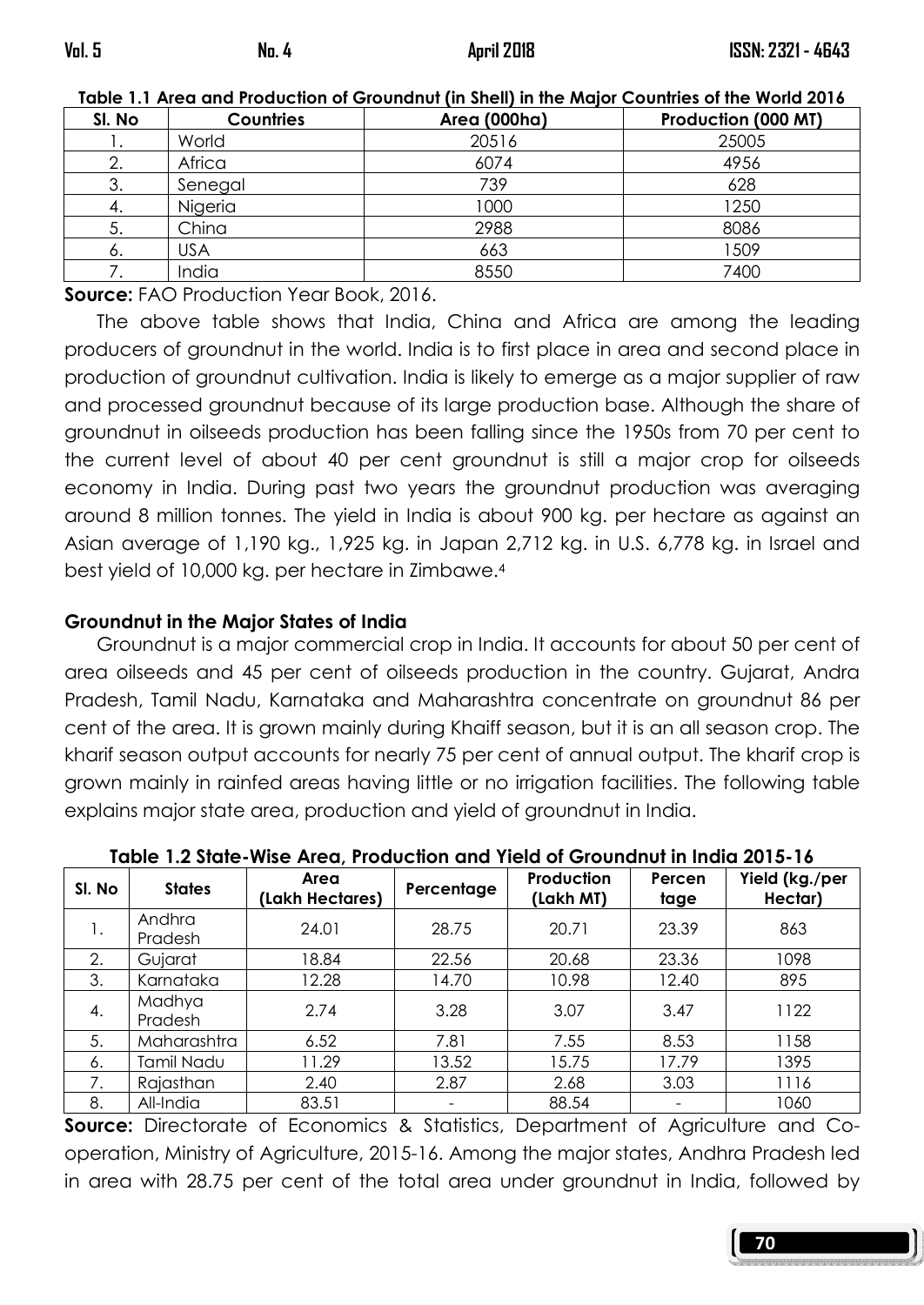Gujarat, Karnataka, Tamil Nadu and Maharashtra in 2015-16. In production of groundnut, Andhra Pradesh, Gujarat and Tamil Nadu maintained their ranks respectively 23.39 per cent, 23.36 per cent and 17.79 per cent of the total production under groundnut in India, followed by Karnataka, Maharashtra and Rajasthan in 2015- 16. Tamil Nadu is one of the major states in groundnut cultivation.

#### Research and Development for Groundnut in India

 Only 20 varieties of groundnut seeds were released for cultivation before 1967. After that 64 more varieties have been developed, most of which are hybrids varieties. Many of the varieties have good resistance to pests and diseases. ICRISAT has developed ICGS 11, ICGS44 and ICGs (FDRS) 44 varieties of groundnut which give yield varying from 3.5 to 5.3 tonnes per hectare as against the national average of 800kg. The Regional Research Station of Tamil Nadu Agricultural University at Virdhachalam has identified a few drought tolerant geno-types in groundnut like ICG4790, ICBV 86754, NCAC 343 and TAG 24 in collaboration with Australian Scientists, ICAR and ICRISAT.

## Groundnut in Tamil Nadu

 Among the principal crops under area of Tamil nadu and Sivagangai, groundnut occupies a second place in cultivation. The following table represents the area of the principal crops in Tamilnadu and Kalayarkovil Taluk.

| SI. | Principal  | <b>State Total Area of Crops</b> | Percentage | Sivagangai Total Area of  | Percentage |  |
|-----|------------|----------------------------------|------------|---------------------------|------------|--|
| No  | Crops      | (in Hectare)                     |            | <b>Crops (in Hectare)</b> |            |  |
| 1.  | Paddy      | 2181400                          | 38.82      | 87230                     | 54.99      |  |
| 2.  | Cholam     | 484223                           | 8.60       | 9937                      | 6.27       |  |
| 3.  | Cumbam     | 219554                           | 3.90       | 1197                      | 0.75       |  |
| 4.  | Maize      | 150548                           | 2.68       | 3430                      | 2.16       |  |
| 5.  | Ragi       | 123981                           | 2.20       | 203                       | 0.13       |  |
| 6.  | Bengalgram | 6644                             | 0.12       | 00                        | 00         |  |
| 7.  | Black gram | 267771                           | 4.76       | 1177                      | 0.74       |  |
| 8.  | Red gram   | 106670                           | 1.90       | 4153                      | 2.62       |  |
| 9.  | Green gram | 123361                           | 2.19       | 8807                      | 5.56       |  |
| 10. | Horse gram | 121020                           | 2.15       | 1444                      | 0.91       |  |
| 11. | Sugarcane  | 215628                           | 3.83       | 12989                     | 8.19       |  |
| 12. | Cotton     | 267046                           | 4.75       | 11367                     | 7.17       |  |
| 13. | Groundnut  | 1188405                          | 21.12      | 11003                     | 6.94       |  |
| 14. | Gingelly   | 140796                           | 2.50       | 5249                      | 3.31       |  |
| 15. | Castor     | 27351                            | 0.49       | 415                       | 0.26       |  |

Table 1.3 Area under Principal Crops in Tamil Nadu and Kalayarkovil Taluk 2015-16

Source: Department of Statistics, Chennai-06.

## Importance of Groundnut

Groundnut is one of the major economic crops among the major oilseeds. It occupies 13th position in terms of food crops in world (Varnell and Mccloud, 2015). At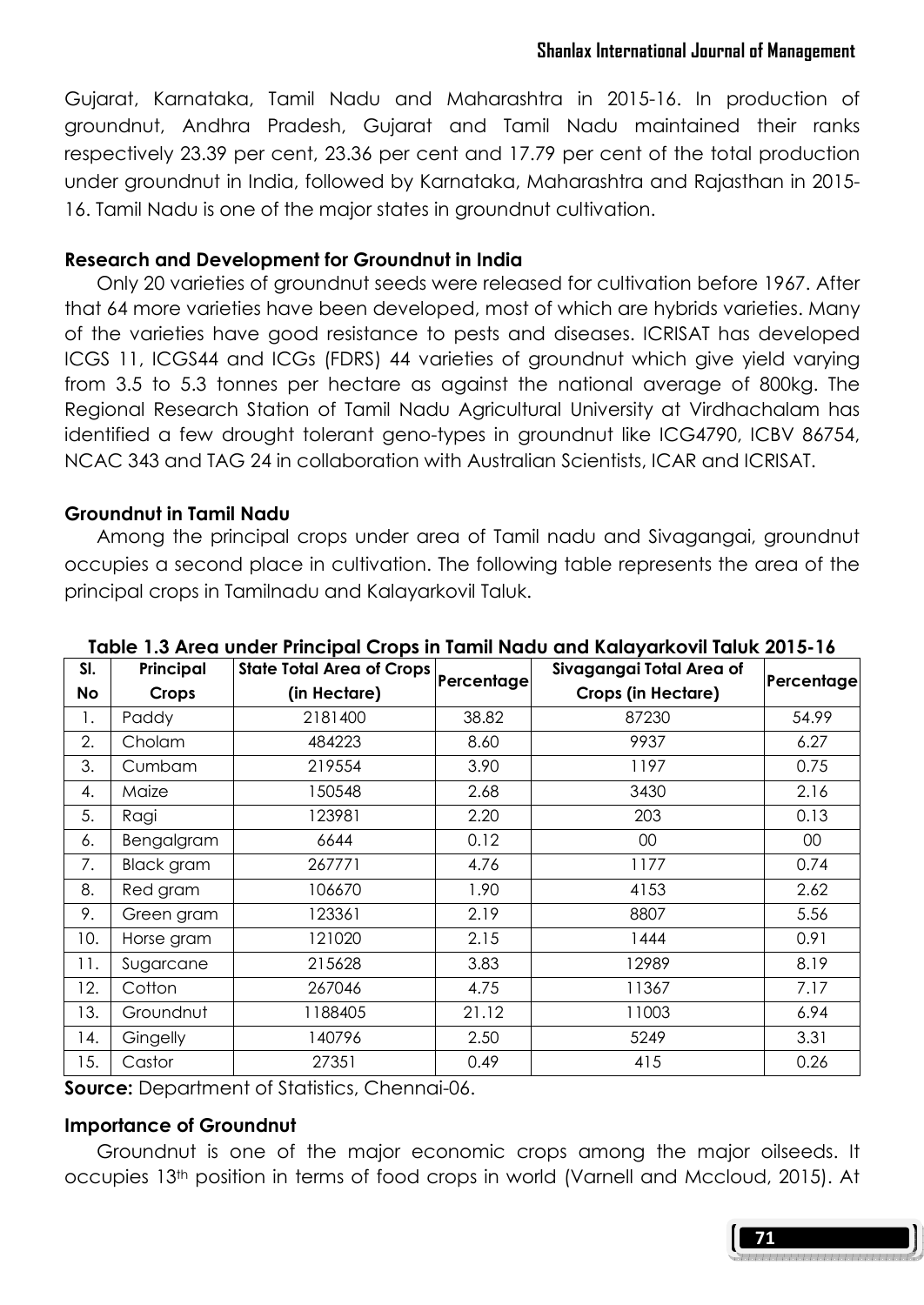present groundnut accounts for 35 to 40 per cent of oilseeds production in India, but at the beginning of the planning era, it was around 60 per cent of oilseeds production. Of all the oilseeds, groundnut is a concentrated source of energy.5 The significant of oilseeds, as dietary fat, (a) as the source of energy, (b) for cell structure and membrane function, (c) as a source of essential fatty acids for cell, (d) as a vehicle for all soluble vitamins and for the control of blood lipids, is now widely recognised.6 It is rich in oil content (45-50 per cent)and is also a good source of protein (25-30 per cent). Carbogydrates (20 per cent). Vitamin B and E (Reddy, L.J and A.K. Kaul, 2016). "Groundnut contains 47.5 per cent fat, 26 per cent protein, 18.6 per cent carbohydrates. Fats provide 9 calories of energy per gram compared with 4 calories provided by cereals and pulses"

## Uses of Groundnut

 Groundnut provides food and nourishment to human beings, fodder for the livestock and it is a legume – a property which helps in replenishing the nitrogen content in the soil without disturbing the non-renewable energies as well as the agroecological balance. The direct use of groundnut lies in the people s widespread habit of eating roasted, salted or boiled groundnut kernels. Groundnut flour is used for various supplementary protein diets. It is used for the manufacture of soaps, paints, perfumery, varnisher, fatty acid, glyceerine and lubricants. Oilcakes and meal, obtained as residue after the extraction of the oil, are rich food stuffs to cattle, poultry and other livestock. They are used in recent years for making compound feed of high protein for animal feeds. After harvest, the plants are fed as fodder to cattle or turned into manure.

## **Objectives**

 To find out the cost and return structure of two major ruling varieties of groundnut, Viz., TMV-7 and VRT-2 and of the two groups of farmers (small and large) under each variety;

## Sampling Technique

 Multistage stratified random sampling technique was adopted for the study. Kalayarkovil Taluk as the universe, the villages selected as the stratum, the villages as the primary units of sampling and the farmer cultivating groundnut as the ultimate units. Data regarding area under groundnut in each of the seven villages in Kalayarkovil Taluk were obtained from the records of the Statistical Office, Sivagangai. All villages in Kalayarkovil Taluk which show the largest area under groundnut cultivation (33.77 per cent) has been chosen for the study. In selected all the villages are arranged in a descending order of area under groundnut cultivation. Roughly 4 per cent of the farmers were concentrated in all villages. The proportionate probability random sampling technique has been used to select 150 each in TMV-7 and VRI-2 groundnut varieties. The list of the selected all villages and the number of sample farmers in each villages are presented in TABLE 1.4.

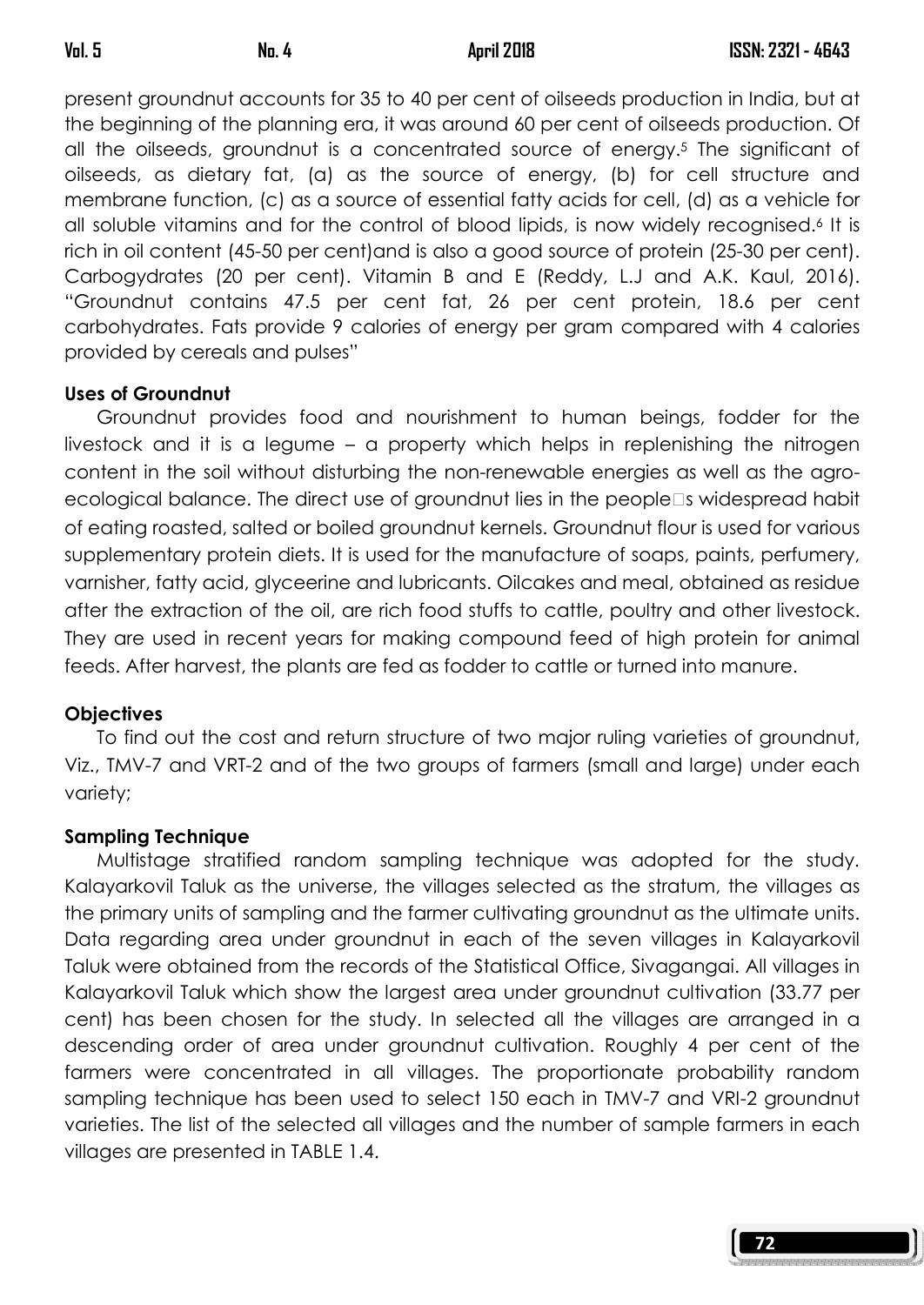| SI No. | <b>Name of Villages</b> | Area under Groundnut | <b>Number of Sample Farmers</b> |       |  |
|--------|-------------------------|----------------------|---------------------------------|-------|--|
|        |                         | <i>inAcres</i>       | TMV-7                           | VRI-2 |  |
| 1.     | Susaiyarpattinam        | 834.65               | 27                              | 27    |  |
| 2.     | Vembani                 | 763.32               | 25                              | 25    |  |
| 3.     | Kayaodai                | 707.35               | 23                              | 23    |  |
| 4.     | Valayambatti            | 697.32               | 22                              | 22    |  |
| 5.     | Kalakkanmaai            | 632.56               | 21                              | 17    |  |
| 6.     | Seeoorani               | 532.41               | 17                              | 17    |  |
| 7.     | Aantisoorani            | 291.16               | 15                              | 15    |  |
|        | Total                   | 4452.85              | 150                             | 150   |  |

## Table 1.4 Name of Villages and Number of Sample Farmers Selected in Kalayarkovil Taluk 2015-16

Source: Revenue Records – Chitta Adangal, 2015-2016.

## Collection of Data

 The primary as well as secondary data were collected for the present study. In order to collect primary data, a well-designed pre-tested scheduled was used. Before undertaking the main survey, a pre-test schedule was administered tentatively to five farmers in each variety to test the validity of the schedule. This pre-test schedule helped in the removal of no-response and unwarranted questions and the modified final schedule was the result.

 Even though the respondents did not maintain adequate farm records and accounts, they were able to furnish the particulars in view of their long association with farming. However, to minimize recall bias, suitable cross checks and rechecks were carried out.

 Direct personal interview method has been adopted to collect the data pertaining to the structures, size of household, cropping pattern, cost and returns in farming operations. Relating to groundnut and other aspects relating to the overall objectives of the study.

 Secondary data relating to location, climate, rainfall, soil type, land utilisation pattern, operational land-holding, demographic features, sources of irrigation, gross area irrigated, area under major crops, production and yield of major crops, livestock census, infrastructural facilities and the like were collected from the Assistant Director of Statistics and Joint Director of Agriculture, Sivagangai.

## Method of Analysis

 The selected 150 sample farmers in each variety were stratified into two groups namely small and large farmer based on the area under groundnut. The farmers of less than 5 acres were considered small farmers and farmers with 5 acres or more were considered large farmers. In the variety of TMV-7, out of 150 sample farmer, 103 farmers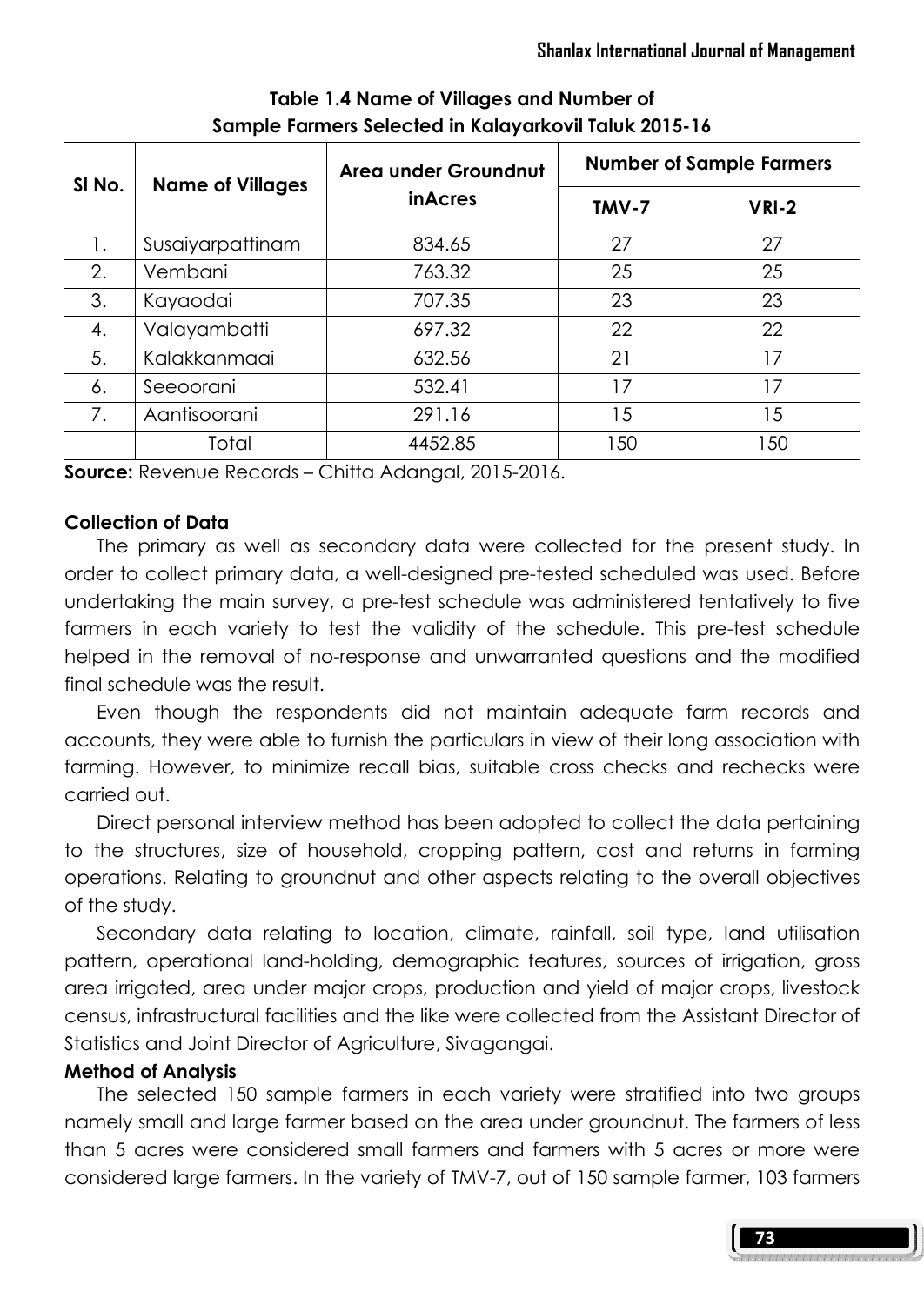(68.67 per cent) belonged to the small size and remaining 47 farmers (31.33 per cent) belonged to the large size. In the variety of VRI-2, out of 150 sample farmers, 117 (78.00 per cent) belonged to small size and remaining 33 (22.00 per cent) belonged to the large size. The analysis of variance technique was used to test the homogeneity of the two groups of farmers in each variety with respect to per acre value of net energy.

 The results are given in Tables 3.2 and 3.3 for TMV-7and VRI-2 varieties of groundnut respectively. It was found that there existed significant differences between the two groups of farmers in each variety. So they were treated as separate units for further analysis. There is also no evidence of significant difference between the sample villages in the above categories.

## The Economics of Groundnut Cultivation

 The economics of cultivating the TMV-7 and VRI-2 varieties of groundnut per acre by small farmers and large farmers are presented in TABLE 1.5 and 1.6 respectively.

|                                           | <b>TMV-7 Groundnut</b> |                 |                      |                 |                      |                 |
|-------------------------------------------|------------------------|-----------------|----------------------|-----------------|----------------------|-----------------|
| <b>Particulars</b>                        | <b>Small Farmers</b>   |                 | <b>Large Farmers</b> |                 | <b>Total Farmers</b> |                 |
|                                           | Unit<br>Qtls.          | Value in<br>Rs. | Unit Qtls.           | Value in<br>Rs. | Unit<br>Qtls.        | Value in<br>Rs. |
| Output / Acre Main<br>Product             | 11.24                  | 7135.36         | 10.14                | 6921.41         | 10.71                | 7029.66         |
| Gross Return                              |                        | 7135.36         |                      | 6921.41         |                      | 7029.66         |
| <b>Total Operating Cost</b><br>(Cost A)   |                        | 3677.05         |                      | 3134.96         |                      | 3451.23         |
| Net Return Over Cost A                    |                        | 3458.31         |                      | 3786.45         |                      | 3578.43         |
| Cost 'C'                                  |                        | 5263.16         |                      | 4349.78         |                      | 4931.42         |
| Net Return Over Cost C                    |                        | 1872.20         |                      | 2571.63         |                      | 2098.24         |
| Cost of Production/Qtl.<br>(Cost 'A')     |                        | 327.14          |                      | 309.17          |                      | 322.24          |
| Cost of Production/Qtl.<br>(Cost 'C')     |                        | 468.25          |                      | 428.97          |                      | 460.45          |
| Input - Output Ratio<br>(Cost 'A')        |                        | 1.94            |                      | 2.20            |                      | 2.04            |
| Input - Out Ratio<br>(Cost ' C')          |                        | 1.36            |                      | 1.59            |                      | 1.43            |
| <b>Benefit - Cost Ratio</b><br>(Cost 'C') |                        | 0.36            |                      | 0.59            |                      | 0.43            |

Table 1.5 Economics of the Groundnut Crop Per Acre in Kalayarkovil Taluk

 In the case of TMV-7variety of groundnut, the yield per acre was 10.71 quintals. The gross return per acre was to the tune of Rs.7029.66. The operating cost per acre and the net return over it were Rs.3451.23 and Rs.3578.43 respectively. The total cost incurred was to the extent of Rs.4931.42 while the net return over it was worth Rs.2098.24. The per quintal operating cost amounted to Rs.322.24 and the total cost to Rs.460.45. the input-output ratio considering only the operational cost (Cost C) it was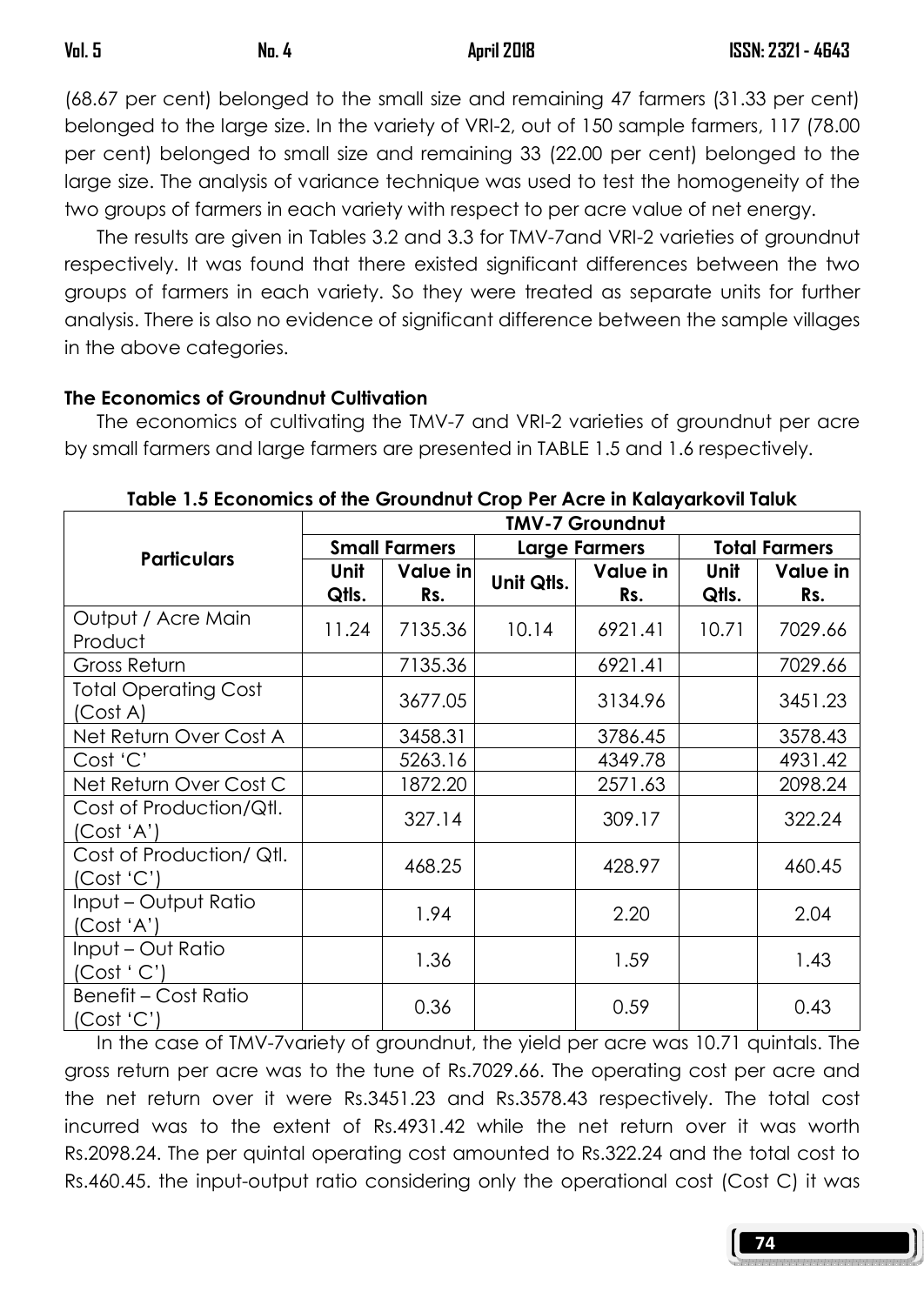Rs.1.43. the benefits – cost ratio worked out to be Rs.0.43. Small farmers obtained a yield of 11.24 quintals per acre. They received a gross return amounting to Rs.7135.36. The operating cost was Rs.3677.05 while the total cost was about Rs.5263.16. The net returns over operating cost and total cost were Rs.3458.31 and Rs.1872.20 respectively. The per quintal operating cost of production was Rs.327.14. The total cost of production was Rs.468.25. The input-output ratio, taking into account the operating cost alone, worked out to be Rs.1.94, while including the fixed cost (Cost C) it was worth Rs.1.36. the benefit – cost ratio was to the extent of Rs.0.36.

 For large farmers, the per acre yield was as much as 10.14 quintals, while the gross return was about Rs.6921.41. The operating cost was to the tune of Rs.3134.96 and the net return over it was about Rs.3786.45. The total cost was Rs.4349.78 and the net return over it was Rs.2571.63. The operating cost and total cost of production per quintal amounted to Rs.309.17 and Rs.428.97 respectively. Considering only the operational cost, input-output ratio was about Rs.2.20, while including the fixed cost (Cost C) it was Rs.1.59. the benefits received by large farmers on each unit of cost incurred was Rs.0.59.

 In comparison to large farmers, small farmers had greater per acre yield in quintals, gross return, net return over the operating cost, and the per acre and per quintals cost of production. On the other hand, large farmers had higher net return over the total cost, input-output ratios and benefits- cost ratio. It shows that the large farmers earned relatively higher profits than the small farmers.

|                                         | <b>VRI-2 Groundnut</b> |                 |                      |                 |                      |                 |
|-----------------------------------------|------------------------|-----------------|----------------------|-----------------|----------------------|-----------------|
| <b>Particulars</b>                      | <b>Small Farmers</b>   |                 | <b>Large Farmers</b> |                 | <b>Total Farmers</b> |                 |
|                                         | Unit<br>Qtls.          | Value in<br>Rs. | <b>Unit</b><br>Qtls. | Value in<br>Rs. | Unit<br>Qtls.        | Value in<br>Rs. |
| Output / Acre Main<br>Product           | 12.46                  | 8865.53         | 12.38                | 9266.54         | 12.43                | 9065.23         |
| Gross Return                            |                        | 8865.53         |                      | 9266.54         |                      | 9065.23         |
| <b>Total Operating Cost</b><br>(Cost A) |                        | 3970.09         |                      | 3356.84         |                      | 3665.33         |
| Net Return Over Cost A                  |                        | 4895.44         |                      | 5909.70         |                      | 5399.90         |
| Cost 'C'                                |                        | 5561.23         |                      | 4621.16         |                      | 5092.63         |
| Net Return Over Cost C                  |                        | 3304.30         |                      | 4645.38         |                      | 3972.60         |
| Cost of Production/Qtl.<br>('Cost 'A)   |                        | 318.63          |                      | 217.15          |                      | 294.88          |
| Cost of Production/Qtl.<br>(Cost 'C')   |                        | 446.33          |                      | 373.28          |                      | 409.70          |
| Input - Output Ratio (Cost<br>'A')      |                        | 2.23            |                      | 2.76            |                      | 2.47            |
| Input - Out Ratio (Cost '<br>C'         |                        | 1.59            |                      | 2.01            |                      | 1.78            |
| Benefit - Cost Ratio (Cost<br>(C')      |                        | 0.59            |                      | 0.01            |                      | 0.78            |

Table 1.6 Economics of the Groundnut Crop Per Acre in Kalayarkovil Taluk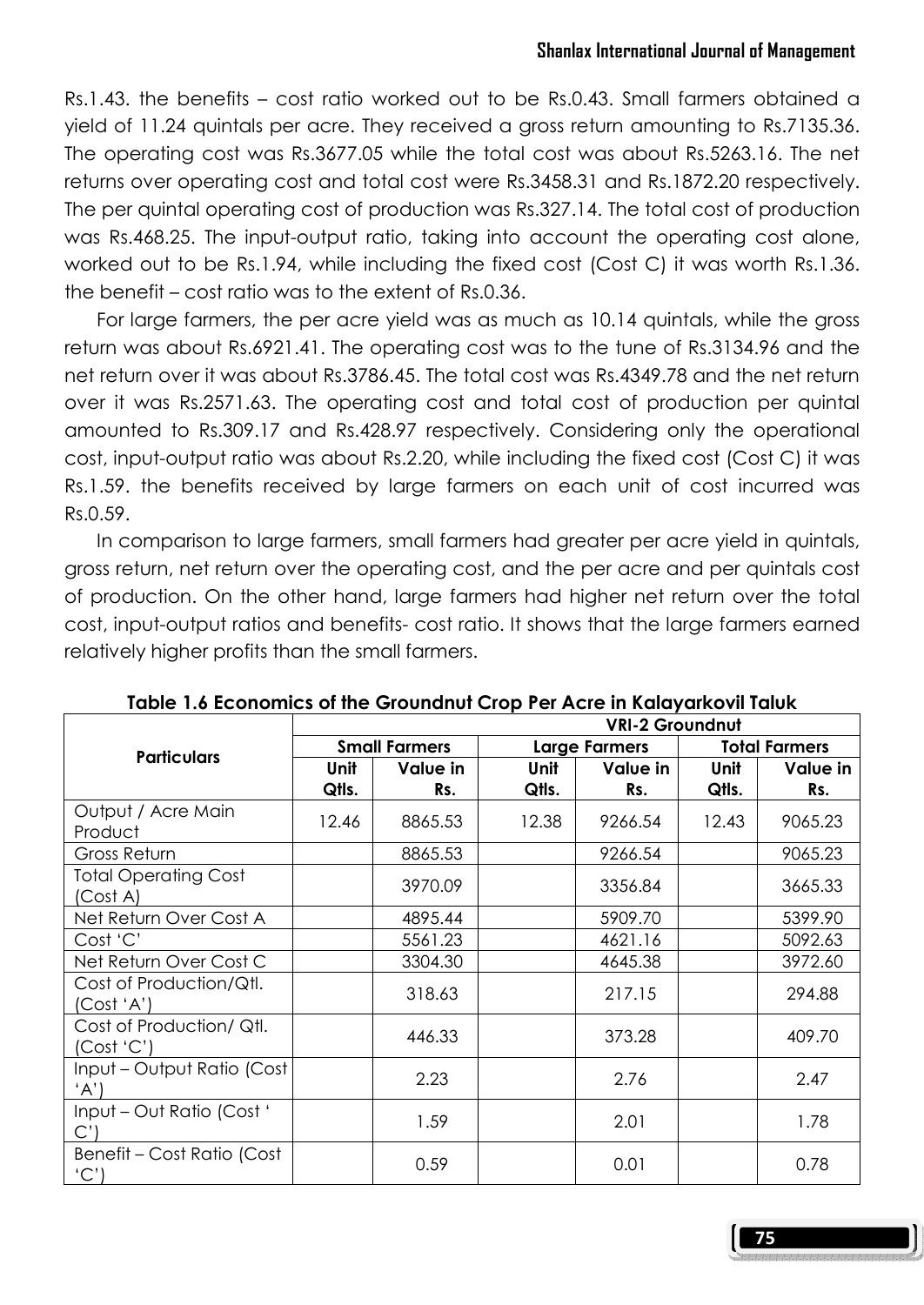The VRI-2 variety of groundnut yielded 12.43 quintals of groundnut per acre. The gross return per acre was worth Rs.9095.23. The total operating cost (Cost A) and the total cost (Cost C) incurred were Rs.3665.33 and Rs.5092.63 respectively. The net return over the operating cost was about Rs.5399.90, while over the total cost it was Rs.3972.60 the operational cost of production per quintal amounted to Rs.294.88 on the other hand, the total cost of production per quintal was Rs.409.70 considering Cost 'A' alone, the input- output ratio worked out to be Rs.2.47, with the inclusion of fixed cost (Cost 'C'), the input-output ratio was Rs.1.78 the benefit-cost ratio revealed that on every unit of cost incurred, the benefit received was to the extent of Rs.0.78.

 Small farmers received 12.46 quintals of groundnut per acre. The gross return accrued to them was to the tune of Rs.8865.53. The total operating cost incurred was Rs.3970.09, while the per acre net return over it was worth Rs.4895.44. The total cost incurred was about Rs.5561.23. The net return received over it amounted to Rs.3304.30.The per quintal operating cost was Rs.318.63, while the per quintal total cost was Rs.446.33. Taking into account only the operating cost, the input-output ratio was Rs.2.23. inclusive of the fixed cost (Cost C), it was about Rs.1.59. the benefit accruing to small farmers on each unit of cost incurred was Rs.0.59.

 Large farmers obtained a yield of 12.38 quintals per acre. The gross return received by them was as much as Rs.9266.54. The total operating cost incurred per acre amounted to Rs.3356.84, while the total cost was Rs.4621.16. the net return over operating cost and total cost were Rs.5909.70 and Rs.4645.38 respectively. The per quintal operating cost was Rs.271.15 and the total cost Rs.373.28 considering the operating cost alone, the input-output ratio was worth Rs.2.76 including the fixed cost (Cost C) it worked out to be Rs.2.01 large farmers received a benefit of Rs.1.01 on every unit of cost incurred.

 The economics of raising VRI-2 variety of groundnut revealed that small farmers had a better yield per acre than the large farmers. However, the gross return accruing to the latter group was considerably larger than what the former obtained. The per acre and per quintal operating cost and total cost incurred by small farmers were greater than those of the large farmers. But the net returns over the operating as well as the total cost received by the large farmers were higher than what the small farmers received.

 The input-out ratio and the benefit-cost ratio were also greater for the large farmers. Thus, despite having a larger yield and incurring a greater cost of production, the small farmers received considerably lower benefits and net returns over the cost of production. In other words, large farmers earned relatively higher profits than the small farmers. An overall view of the economics of raising the TMV-7 and VRI-2 varieties of groundnut reveal that producing the former variety of groundnut is more beneficial to groundnut growers than the latter variety. It may be noted that, as regards the returns in physical and monetary terms, VRI-2 variety does perceptibly better than the TMV-

76